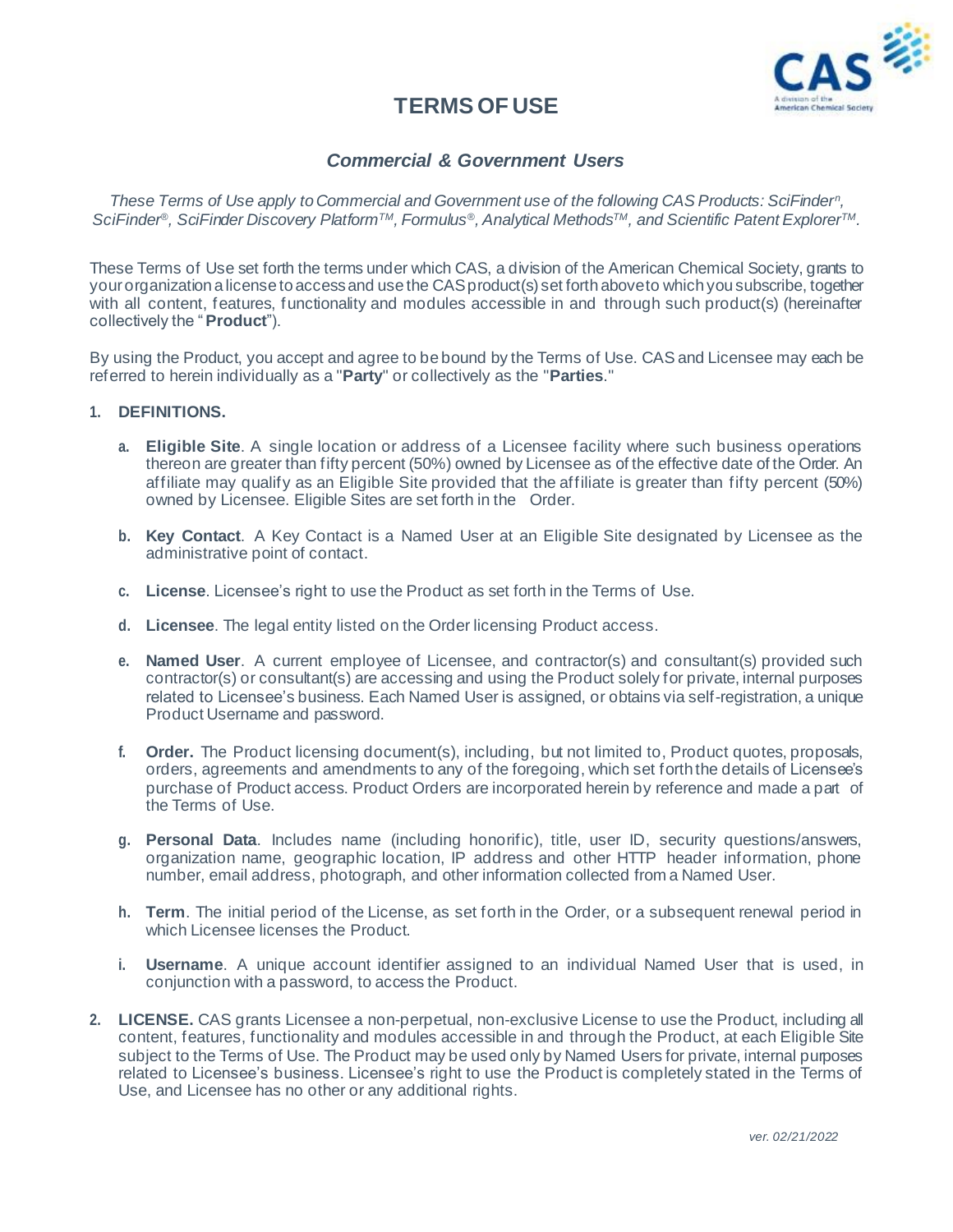- **3. TERM.** The initial Term of the License is set forth in Licensee's initial Product Order. The License shall automatically renew for a term equal to the immediately preceding Term. Licensee must notify CAS at least thirty (30) days in advance of renewal if Licensee does not desire to continue using the Product following the end of a Term.
- **4. LICENSE FEES.** License Fees for Licensee's initial Term are set forth in Licensee's Order. CAS will provide Licensee with renewal License Fees in writing at least sixty (60) days prior to the end your initial term and each subsequent Term. CAS' intent is to provide Licensee with subsequent renewal fees consistent with the standard Product price increase provided to all Product customers. This assumes that Licensee's current usage and user population do not change significantly during the current Term. If this change does occur, CAS will work with Licensee in good faith to determine a mutually agreeable License Fee for any renewal Term. License Fees are based upon current Product feature functionality. Should CAS develop additional feature functionality or Product modules during a Term, CAS, in its sole discretion, will decide whether or not to provide Licensee with such additional functionality and may require the payment of additional fees.
- **5. PAYMENT.** Unless otherwise set forth on the invoice, all payments shall be made in US Dollars. Licensee agrees to pay all invoiced amounts in accordance with payment terms set forth on the invoice. License fees arenon-refundable.

CAS reserves the right to disable Product access until receipt of full License Fee payment. If Licensee has requested and CAS has approved providing Licensee's invoice to a third party for payment, in the event such third party fails to submit payment to CAS, Licensee remains fully liable for the amount of the unpaid License Fees.

## **6. PRODUCT USE AND USERNAMES.**

- **a. Assignment & Individual Use of Username**. Licensee shall either submit in writing the request for assignment of usernames t[o help@cas.org, o](mailto:help@cas.org)r obtain a Username and password via self-registration. For Licensees in Japan, please submit written requests to CAS' agent in Japan, or obtain a Username and password via self-registration. The creation of generic usernames, such as "chemistrylibrary $@$ ", is prohibited. Each Named User may use only the Username and password assigned to them or obtained via self-registration, and may not share their Username or password with any other person.
- **Reasonableness of Use**. CAS will monitor the volume of searching and downloading activity of Licensee's Named User population on a routine basis, for the purposes of (i) benchmarking "average" use, noting any significant variance in patterns of usage of Licensee's Named User population or particular Named User(s), and (ii) ensuring compliance with the Terms of Use. CAS may ask the Key Contact and the Named User(s) involved to discuss with CAS any usage pattern(s) CAS questions and, if necessary, work with CAS to reach a solution if a problem is uncovered.

If CAS determines that use is excessive or violates the Terms of Use, CAS may (i) de-activate Username(s) at issue and bar the Named User(s) associated with such Username(s) from using the Product, or (ii) terminate the License in its entirety. CAS prefers to resolve these types of issues with Licensee without de-activating Usernames or terminating the License in its entirety and will use reasonable efforts to do so.

For the purpose of this section, "excessive" shall include (i) use, search activity, downloading and/or exporting that is materially greater than, or different from, typical use patterns of searching, downloading or exporting, and/or (ii) activity that is indicative of an otherwise manual process being automated.

- **c. Prohibited Uses.** Licensee shall not:
	- i. Create or compile, directly or indirectly a collection, compilation, database or directory, manually, via automated programing, or otherwise (e.g., a script written to extract and download any data within the Product in batches);
	- ii. Use any script/macro to automate an otherwise manual process, including but not limited to, an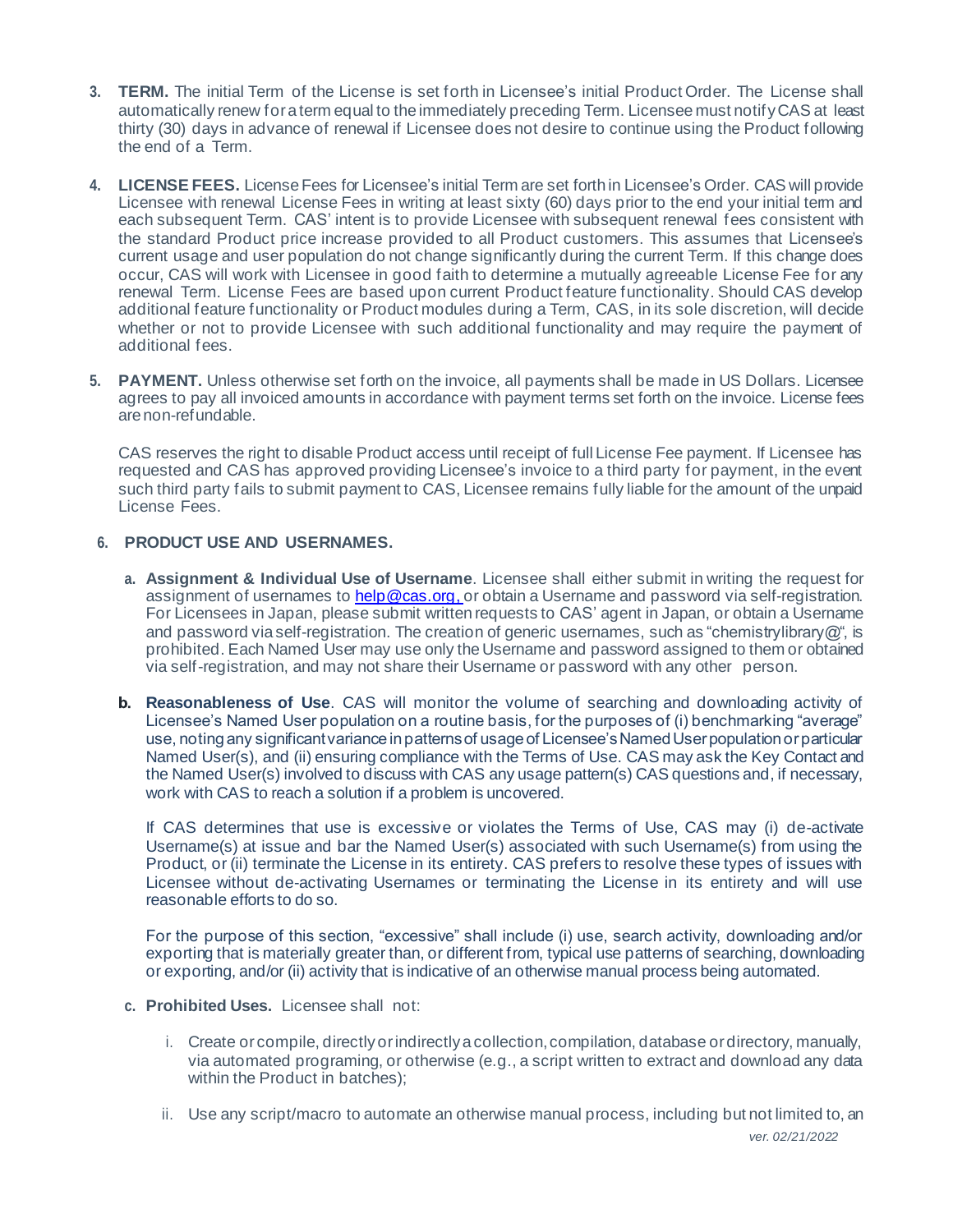attempt to login to the Product utilizing an automated process;

- iii. Use the Product for the purposes of machine learning, algorithmic development, testing or enhancing, or any other artificial intelligence purposes;
- iv. Redistribute to third parties, whether for commercial gain or otherwise, or in any other way commercially exploit the Product;
- v. Use the Product in conjunction with federated search tools, or for any other purpose, including but not limited todistribution of the Product by assignment, sale,sublicense, loan orother means of transfer to any third party, or any commercial use, whether paid or unpaid;
- vi. Reverse assemble, decompile, reverse engineer, modify, enhance, adapt, create derivative works or otherwise attempt to derive source code (or the underlying ideas, algorithms, structure or organization) the Product.
- **d. Compliance**. Licensee will use reasonable efforts to ensure that only Named Users have access to the Product and use the Product in accordance with the Terms of Use. Licensee acknowledges the ACS' copyright and ownership interests in the Product, that the Product is a principal product of CAS, and the importance to ACS and CAS of maintaining these rights in the Product. Licensee will exercise reasonable, good faith efforts to:
	- i. Inform Named Users of the restrictions addressed in the Terms of Use with respect to the use of the Product as well as all optional add-on modules (the "Restrictions") and to enforce the Restrictions;
	- ii. Monitor usage of the Product for compliance with the Terms of Use and notify CAS immediately of any suspected violation by any user;
	- iii. Investigate with CAS any violation or suspected violation of any of the Restrictions, whether by a Named User(s) or unauthorized user; and
	- iv. Cooperate with CAS in the resolution of the matter.

Licensee agrees, at CAS' request, to review from time to time with CAS the efforts described above and to make such changes thereto as reasonably necessary. Licensee will be responsible for any failure on its part to act in compliance with the Terms of Use.

- **e. Customer Support**. Named Users may request CAS [Customer](https://www.cas.org/contact) Center support during regular service hours at no additional charge. If Licensee is located in Japan, Licensee may also contact CAS' local agent in Japan for customer support.
- **f. Product Pilots.** If Licensee is accessing and using the Product as part of a Product Pilot, CAS grants Licensee a non-perpetual, non-exclusive License to use the Product, for the limited duration of the agreed pilot period and subject to these Terms of Use. During the pilot, the Product may be used only by Named Users for private, internal purposes related to Licensee's business. A Named User may not utilize the Product's export functionality during the pilot. Export permissions are only granted to Licensees purchasing a Product subscription license. Unless Licensee purchases a Product subscription license prior to the conclusion of the pilot, Named Users must destroy all content accessed in, and through, the Product. Licensee's right to use the Product during the pilot is completely stated in the Terms of Use, and Licensee has no other or any additional rights. In the event of conflict between the Terms of Use and this provision, this provision shall govern.
- **7. KEY CONTACT.** CAS requires that Licensee designate at least one Named User for each Eligible Site to be a Key Contact. Licensee will provide CAS with updated contact information immediately if a Key Contact is added or changed.

*ver. 02/21/2022* The Key Contact will serve as CAS' first point of contact for any Named User questions or usage issues. In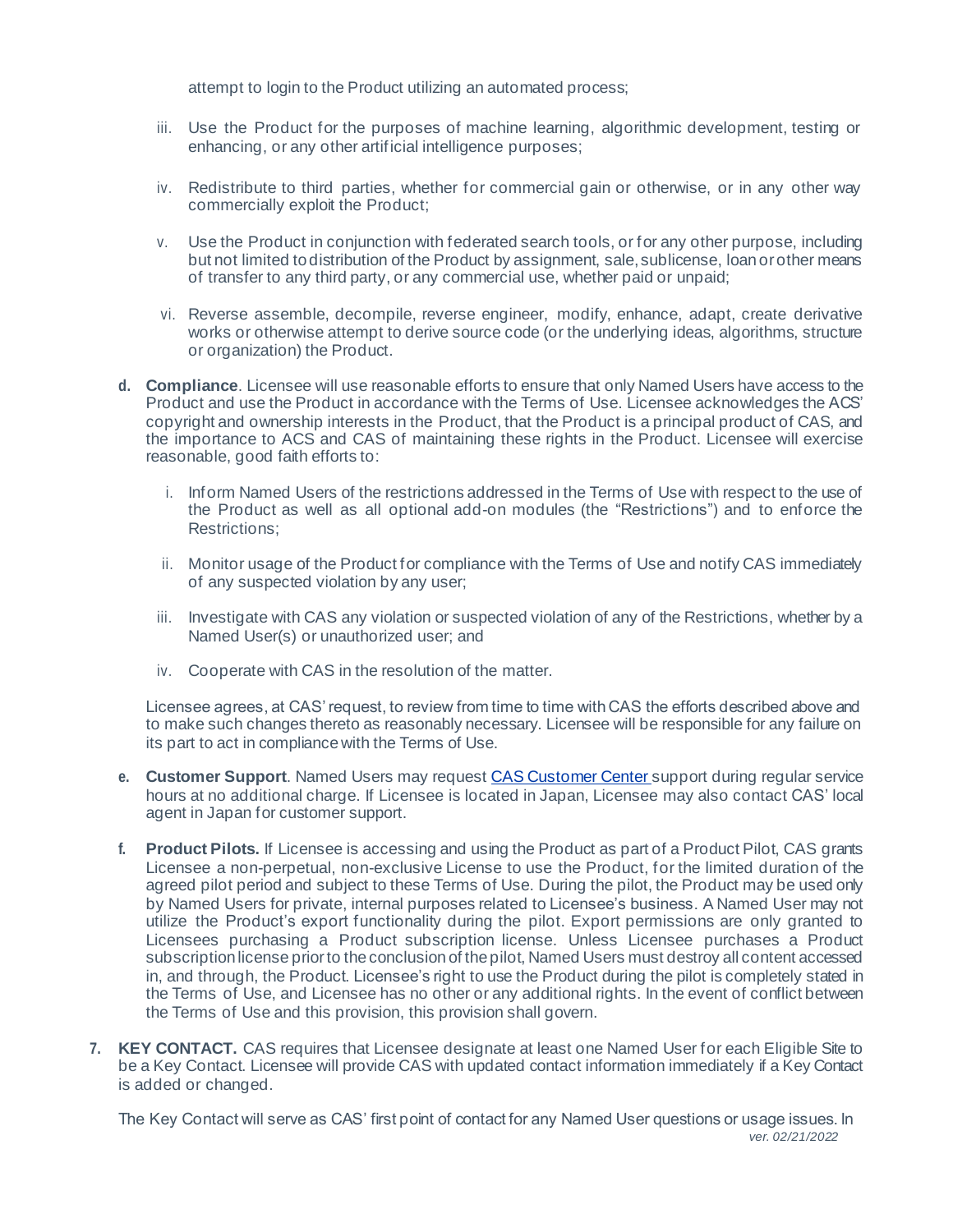the event that CAS contacts the Key Contact regarding actual or potential unauthorized use of the Product by a Named Useror unauthorized user under the Terms of Use, the Key Contact and Licensee will use their best efforts to assist CAS in investigating and resolving such issues.

### **8. GENERAL PROVISIONS.**

- **a. Mergers/Acquisitions & Divestures**. Any company which Licensee obtains a majority ownership in may not participate under this License without the prior written consent of CAS. If Licensee divests itself of a majority ownership in any Eligible Site, such Eligible Site may no longer participate under this License.
- **b. Ownership**. The copyright and title to all property interests in or to the Product including search queries generated by a Named User and scientific information accessed using it, are in, and will remain with the ACS as owner. The Terms of Use do not grant Licensee any right of ownership.
- **c. Confidentiality**. Licensee and CAS both agree to keep all terms set forth in each Order confidential as if it were each Party's own confidential information.
- **d. Warranty and Liability Disclaimers**. CAS warrants that the Product is free from significant defects in material and workmanship under normal use. CAS further warrants that the Product and any update thereto will perform substantially in accordance with the corresponding published specifications. CAS DOES NOT MAKE ANY ADDITIONAL WARRANTIES, EXPRESS OR IMPLIED, INCLUDING ANY IMPLIED WARRANTIES OF MERCHANTABILITY AND FITNESS FOR A PARTICULAR PURPOSE. WITH RESPECT TO THE PRODUCT AND ALL INFORMATION SUPPLIED TO LICENSEE PURSUANT TO THE TERMS OF USE, CAS DOES NOT WARRANT ACCURACY OR COMPLETENESS, IS NOT RESPONSIBLE FOR ERRORS AND OMISSIONS IN SEARCH RESULTS, DOES NOT REPRESENT THAT THE USE OF INFORMATION PRODUCTS OR SERVICES PROVIDED PURSUANT TO THE TERMS OF USE WILL NOT INFRINGE THE INTELLECTUAL PROPERTY RIGHTS OF A THIRD-PARTY, AND IS NOT LIABLE FOR DAMAGES OF ANY KIND (INCLUDING WITHOUT LIMITATION LOSS OF PROFITS) ARISING OUT OF ANY SERVICES RENDERED OR PRODUCTS PROVIDED, OR ANY FAILURE TO RENDER SERVICES OR PROVIDE PRODUCTS PURSUANT TO THE TERMS OF USE, OR IN ANY WAY ARISING FROM THE TERMS OF USE.

 As part of Licensee's Product experience, CAS may provide access to third party tools, software and services, including but not limited application program interfaces ("Third Party Services"). CAS DISCLAIMS ANY AND ALL LIABILITY, INCLUDING ANY EXPRESS OR IMPLIED WARRANTIES, WHETHER ORAL OR WRITTEN, FOR SUCH THIRD-PARTY SERVICES. LICENSEE ACKNOWLEDGES THAT NO REPRESENTATION HAS BEEN MADE BY CAS AS TO THE FITNESS OF THE THIRD-PARTY SERVICES FOR THE LICENSEE'S INTENDED PURPOSE.

- **e. Privacy**. Each Party acknowledges and agrees that both Parties may be required to comply with certain data protection, privacy, and/or information security laws, rules, regulations, or guidelines enforced in the jurisdictions in which Licensee and/or Named Users utilize the Product related to the collection and processing of Personal Data, including, without limitation, the European Union General Data Protection Regulation (the "Privacy Laws"). Licensee agrees that CAS may collect, use, and otherwise process Personal Data in accordance with the CAS Privacy Policy, available at [https://www.cas.org/legal/privacy a](https://www.cas.org/legal/privacy)nd incorporated herein by reference. Each Party agrees to employ appropriate administrative, physical and technical safeguards designed to protect the Personal Data submitted to CAS or otherwise processed through the Product. Each Party shall promptly notify the other Party in the event of an unauthorized use, disclosure, collection, or access of Personal Data (an "Incident"). Licensee acknowledges and agrees that any such notification to impacted Named Users or other data subjects related to an Incident may be performed through electronic communication directed to the email address associated with Named Users or other data subjects, if known.
- **f. Information Use Policy**. The CAS [Information](https://www.cas.org/sites/default/files/documents/info-use-policy.pdf) Use Policy is incorporated herein by reference. This Policy may be changed at the discretion of CAS. In the event of any material change, CAS will notify Licensee.